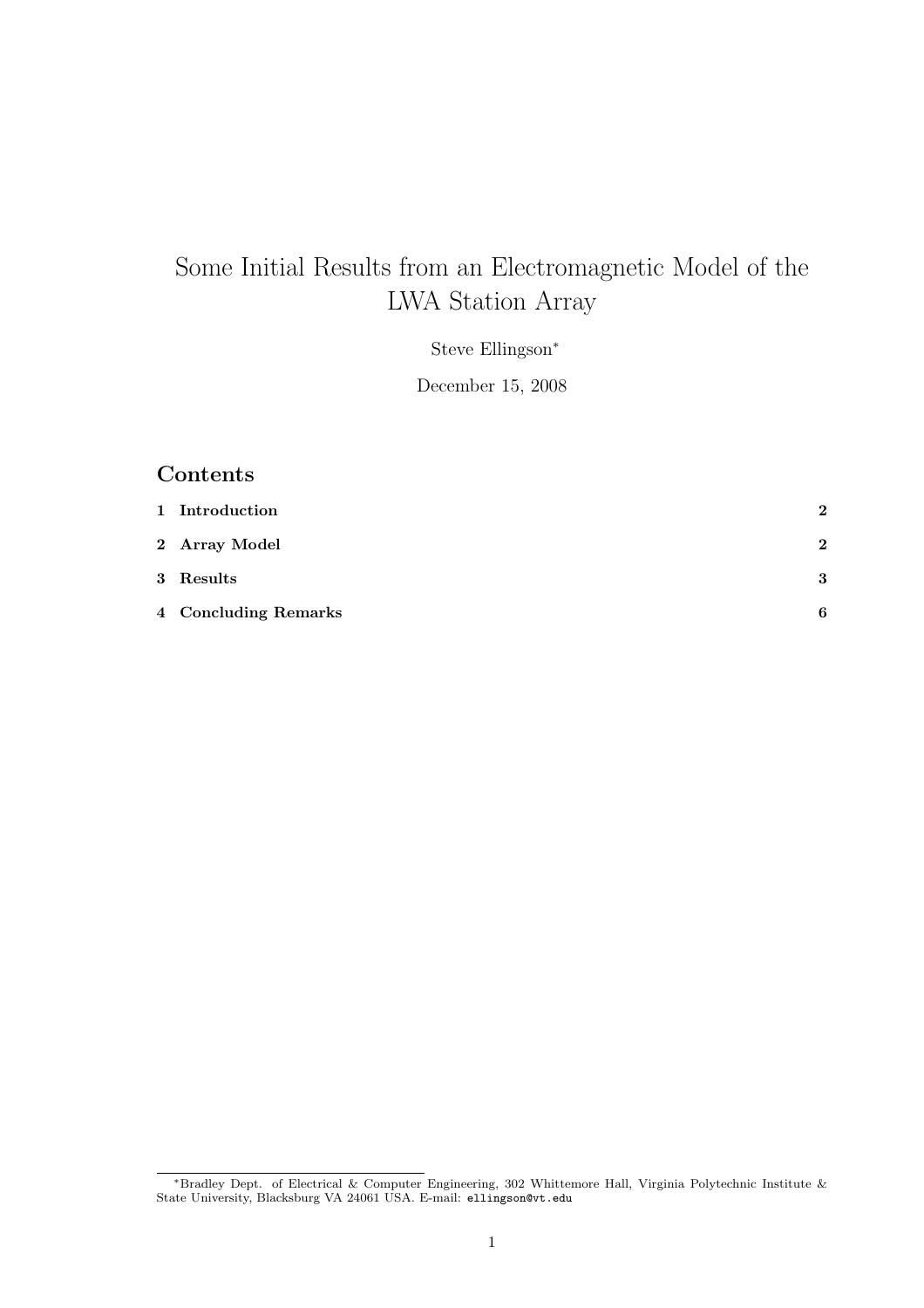#### 1 Introduction

It has been known since LWA Memo 67 [1] that the antennas within an LWA station are likely to experience significant levels of mutual coupling. However, it is not yet clear if any special measures are required or useful in the per-stand processing prior to "full RF" beamforming to account for this. The station electronics can be much simpler if the differences in the responses of antennas can be neglected; in particular, if the differences in polarization response as a function of frequency can be neglected [2].

LWA Memo 140 [3] considered the impact of mutual coupling on the ability to perform per-stand calibration prior to beamforming, using the scheme discussed in LWA Memos 106 [4], 107 [5], and 138 [6]. It is found that for a stand near the center of the array, the requirements in terms of the length of FIR filters is about the same, and that the mutual coupling does not seem to have much effect on the ability to convert the "raw" voltage signals provided from each dipole into standard left- and right-circular polarizations. However, this is not the same as saying that mutual coupling does not significantly affect the polarization response; Memo 140 only shows that mutual coupling does not have much impact on the performance of this calibration. Furthermore, only one stand near the center of a 64-stand version of the array was considered. Thus, Memo 140 does not have much to say about the performance of a "full RF" beamforming scheme in which the differences in per-stand polarization response are neglected.

In this memo we present some initial results from an attempt to characterize the stand-tostand variations in the response of antennas in an LWA station array. The goal is to obtain this information in the form of stand-to-stand variation as a function of frequency, since this is the data needed to make a decision as to whether it is reasonable to abandon per-stand (pre-beamforming) polarimetric calibration, as is proposed in Memo 143 [2]. We present here some initial results at only one frequency, however. This is in part to provide a progress report on the effort, since several CPU-weeks are required to obtain the goal information. This memo also serves as advance notice on the scope, assumptions, and limitations of the study.

#### 2 Array Model

In this study, the LWA station array is modeled as 256 dual-polarization stands arranged according to the same geometry considered in previous memos including Memo 67 (see there for a diagram). This is a pseudorandom geometry in which the 256 stands are contained within a circle of diameter 100 m, and are constrained to have minimum spacing of 4 m. It is understood that an elliptical geometry with semi-major and semi-minor dimensions of 110 m and 100 m respectively, and with 5 m minimum spacing, is currently planned  $[7, 8]$ . However, the specific stand locations are not yet decided. The station array will be surrounded by a fence with 5 m minimum separation from the stands [7], and it is known from LWA Memo 129 [9] that the fence can have a significant impact on the antenna patterns. The fence model from Memo 129 will be included in the completed analysis, but is not included in the results shown in this memo. It is also known from LWA Memo 141 [10] that the shelter can also have a significant effect on the antenna patterns. The effects of a shelter are not considered in this memo, but if the size, position, and orientation of the shelter with respect to the array can be determined very soon, it can be included in the completed analysis.

Stand design is not completely determined at present. This is actually not of much consequence in this study since the proposed "tied fork" dipole design, when replicated 512 times, results in a model with prohibitively-large computational burden and high potential for subtle numerical difficulties when analyzed using the moment method (e.g., NEC2 or NEC4). Therefore, a simple dipole model is used instead. In this model, each dipole is a perfectly-conducting cylinder 3.947 m long and 6 cm in diameter. This is roughly equivalent to a "blade"-type antenna having blade width of  $2 \times$  $6 \text{ cm} = 12 \text{ cm}$  [11]. The center 15 cm is the feedpoint region, and is horizontal to the ground. The "arms" on either side bend downward at a 45◦ angle. In the coordinate system used in this memo,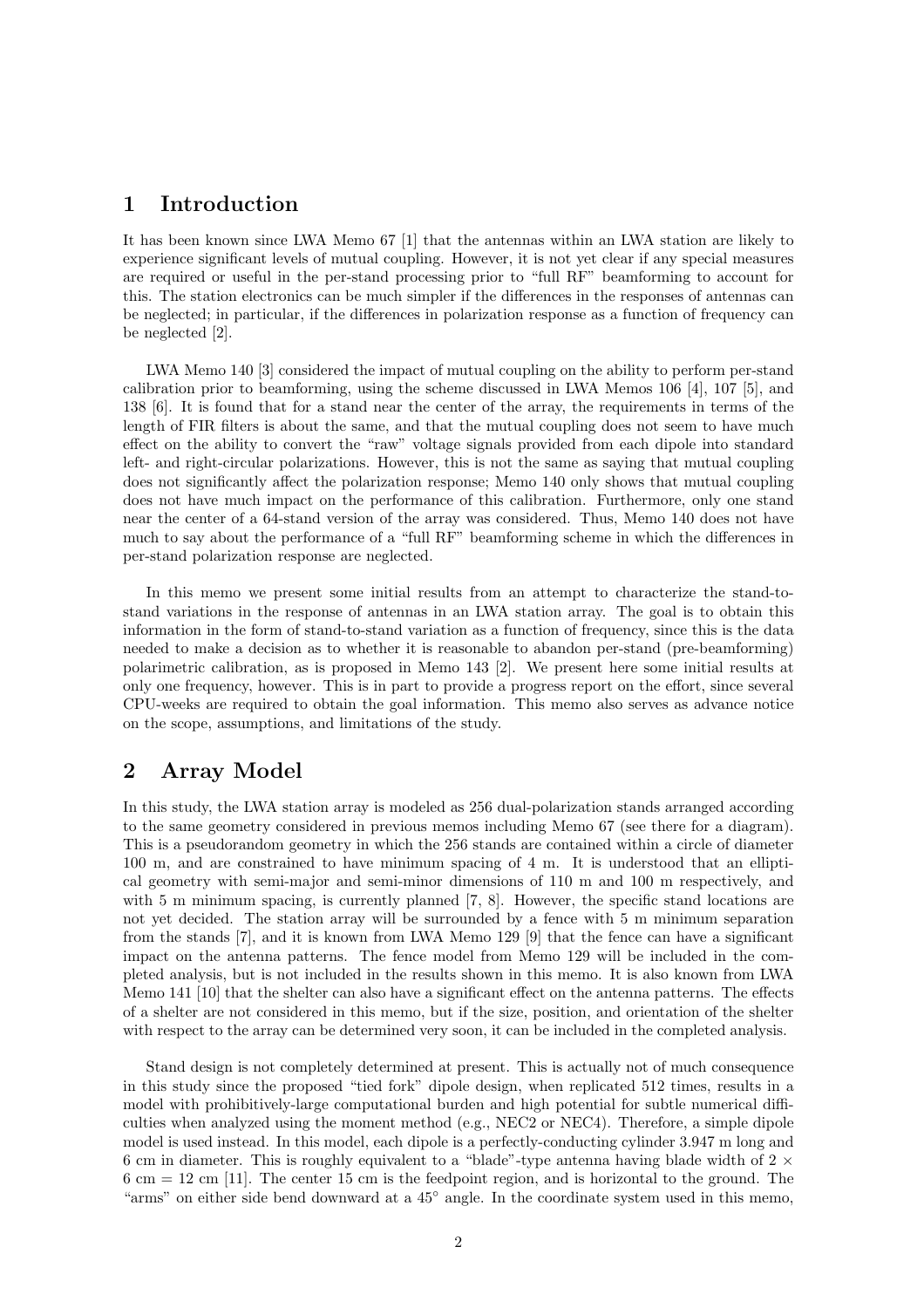dipoles are aligned parallel to the x and y axes, with z pointing toward the zenith. The feedpoint heights of x- and y-aligned dipoles is 2.019 m and 1.929 m respectively; that is, the entire dipole is shifted up or down slightly to prevent feedpoint wires from intersecting or becoming too close to be properly modeled. The ground is assumed to be an infinite flat surface of perfectly-conducting material.

NEC2 is used to perform the analysis. The 15-cm-long feedpoint wire is divided into three segments, and the center segment is loaded with a series impedance of 100  $\Omega$ , modeling the FEE input. Each dipole arm is divided into 10 segments, which is appropriate for frequencies up to 88 MHz. The design of the dipole and its segmentation were carefully reviewed with respect to known NEC design guidelines and limitations, and the model was analyzed in a preliminary study to confirm it's numerical stability over the frequency range 10–88 MHz. The complete array model (but not yet including the shelter and fence) uses about 12,000 segments and requires roughly one hour to run (on my 2007-vintage dual-core Centrino-based laptop, running Ubuntu Linux) for each frequency of interest.

A reasonable question to ask is "How well does this model describe arrays consisting of stands based on the "tied fork" dipole concept, with each stand over a small ground screen?" The answer, unfortunately, is extremely difficult to answer in a satisfying way. Qualitatively, the behavior is expected to be very similar with similar trends. Quantitatively, based on experience, the results are expected to agree within 10%–20% over most of the frequency of interest, since the antennas are very similar from an electromagnetic perspective. The tied-fork dipole is likely to have somewhat broader impedance bandwidth, so the greatest discrepancies in impedance are likely to occur at the highest and lowest frequencies, and the greatest discrepancies in pattern will occur at the highest frequencies. Regardless of all of these points, the issue is essentially moot as the tied-fork design would require about 3 times as many segments, resulting in computational burden which is roughly  $3<sup>3</sup> = 27$  times greater. Changing from an infinite perfectly-conducting ground screen to 256 separate ground screens with intervening exposed earth makes the computation altogether intractable without extraordinary measures; e.g., moving to a computer cluster. An additional issue favoring the use of the simple dipole + infinite ground model over a closer-to-true model is that conventional tests for model "reasonableness" and numerical stability are correspondingly difficult to carry out for the latter. Thus, we are essentially trading off decreased model detail for both speed and increased confidence in the results.

#### 3 Results

The array was analyzed at 38 MHz. H-plane (in this case,  $y - z$  plane) co-polarized patterns were determined for the x-oriented dipoles. As a preliminary test to validate the model, this was done three different ways. First, the result was computed for a single stand by itself ("standalone") in transmit mode – that is, the gain was determined by applying a voltage source at the feedpoint (in lieu of the load) and measuring the pattern in the far field. Next, the result was computed for the "standalone" case in receive mode – that is, by measuring the current induced in the 100  $\Omega$  load attached to the antenna terminals (now without voltage source) in response to an incident plane wave. Finally, the receive mode result for a stand near the edge of a *modified version* of the full station array was computed – in this case, the  $x-y$  coordinates of the stands is multiplied by 100, such that the minimum spacing between stands is 400 m. If everything is working correctly, the coupling in the third scenario should be negligible and all three results should be very close.

The outcome is shown in Figure 1. First, note that the three cases described above do in fact produce results which are very close. Although this is hardly a comprehensive test for validity, we can have greater confidence that the method produces results which are reasonable; e.g., numerically well-conditioned and consistent with physical intuition. Second, note that the result for receivemode pattern calculation of the same dipole from case 3 in the *actual* array (i.e., with 4-m minimum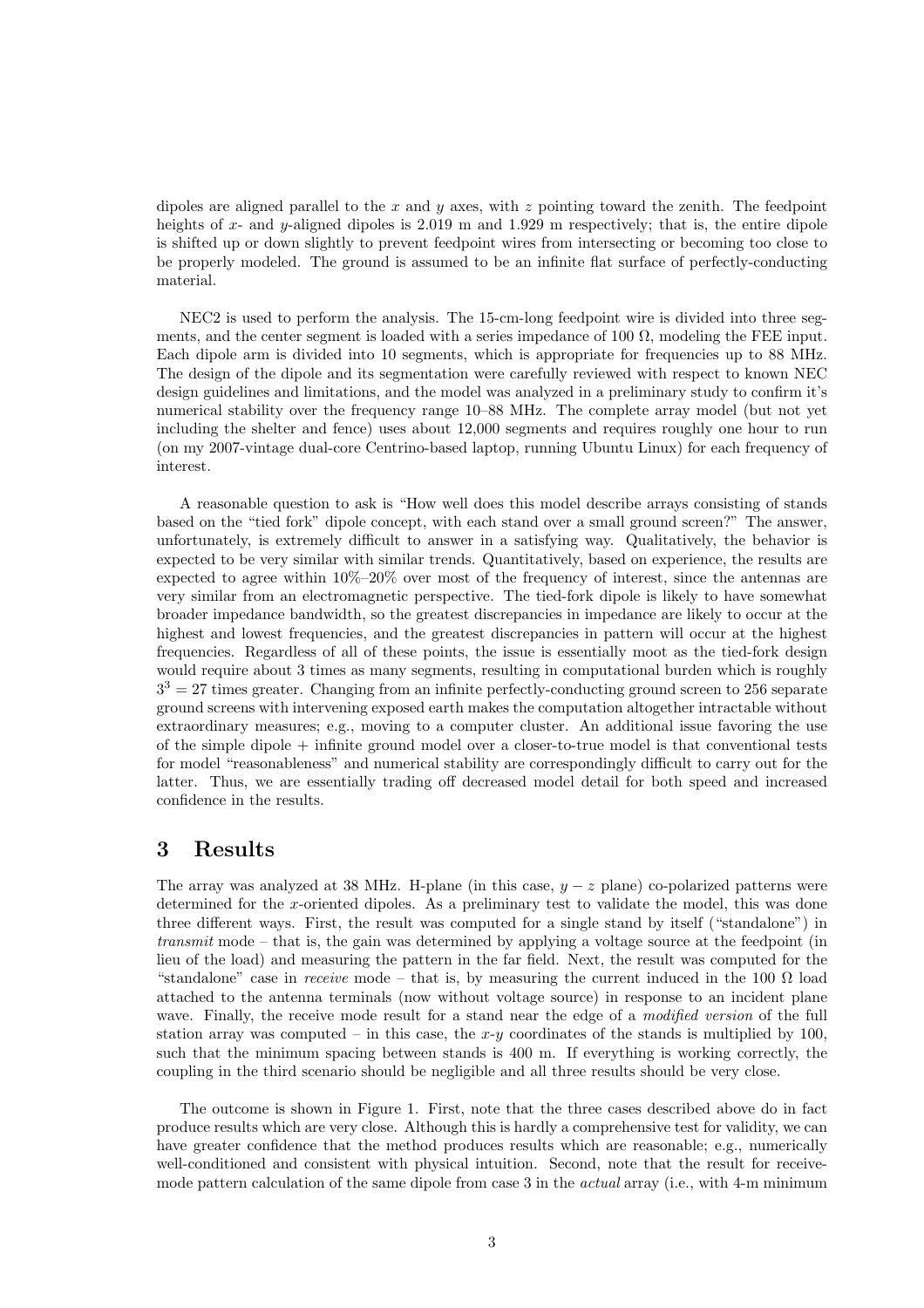

Figure 1: H-plane co-polarized gain for four separate cases. "Theta" is angle measured from the zenith. The first three cases produce curves which lie nearly on top of each other; these are (1) standalone, transmit-mode; (2) standalone, receive-mode; and (3) a stand near the edge of a station array whose spacings have been scaled up by a factor of 100, receive mode. The fourth case corresponds to case (3) repeated except now using the actual spacings, with the result that the coupling is now strong enough to produce an asymmetry in the pattern.

spacings) is also plotted, and is significantly different. The difference can be attributed to mutual coupling. Note that the ripple rate is on the order of 10 degrees, which suggests that most or all of the array contributes significantly to the pattern of this dipole. In other words, it is not reasonable to assume that the coupling is determined primarily by just the closest stands.

From this point forward, we consider dipoles in the actual station array, and analyze them in receive mode (i.e., patterns calculated from feedpoint currents induced by incident plane waves). Figure 2 shows the H-plane co-polarized pattern for all 256 x-oriented dipoles in the station array. The gain in each case is normalized by the pattern of the corresponding dipole in the standalone case; so, for example, the gain in the "standalone" case would be a constant value of 0 dB in this presentation. Note that the effect of coupling is quite variable and becomes large in many cases, increasing gain by as much as 2 dB in some places and decreasing gain by as much as 4 dB in others.

Another result from this initial series of tests is shown in Figure 3. In this figure, we consider one value of theta at a time, and each stand is represented as a marker whose coordinates are the gains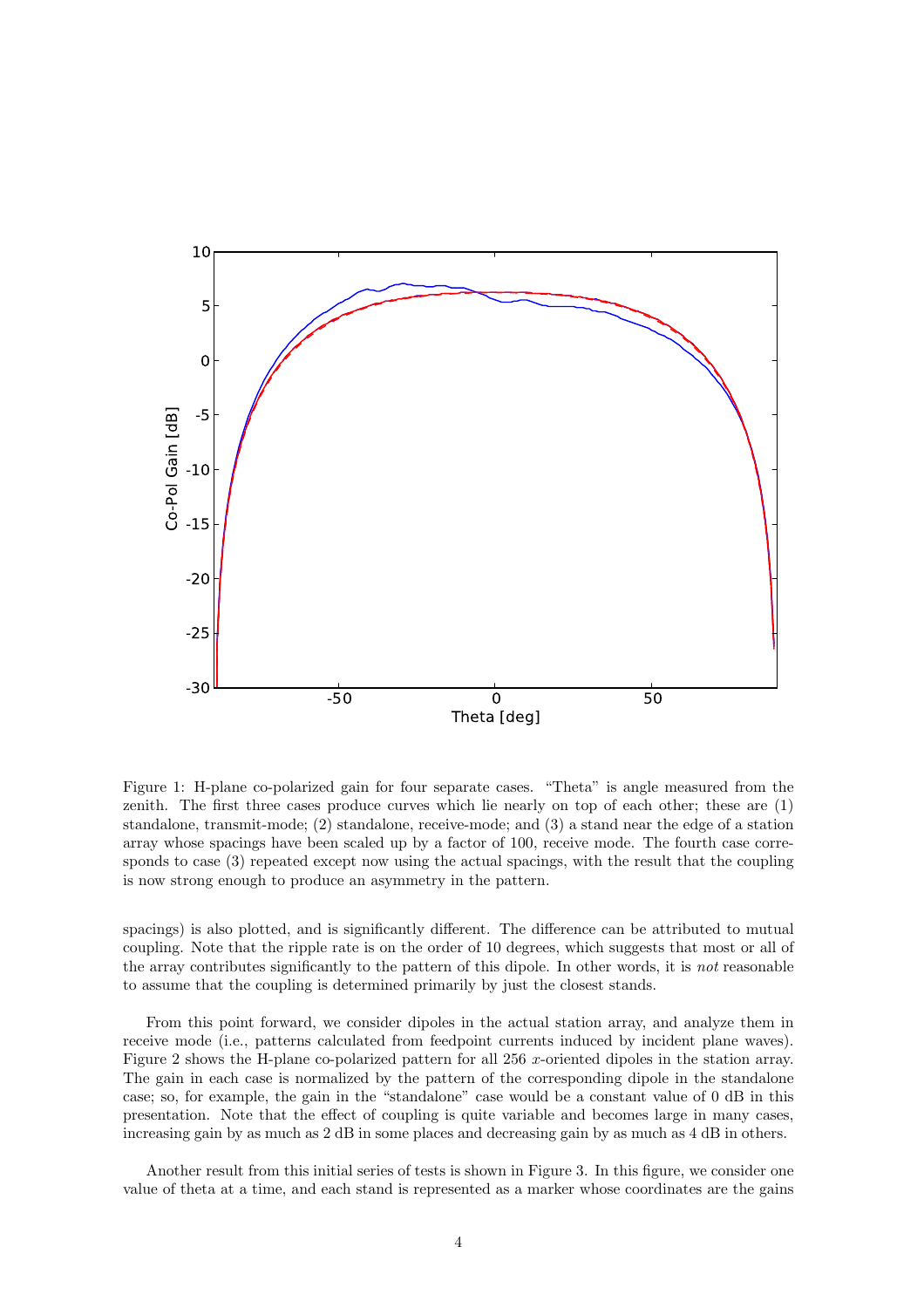

Figure 2: H-plane co-polarized gain for all 256 x-oriented dipoles in the station, normalized with respect to the gain of the corresponding dipole in the standalone scenario.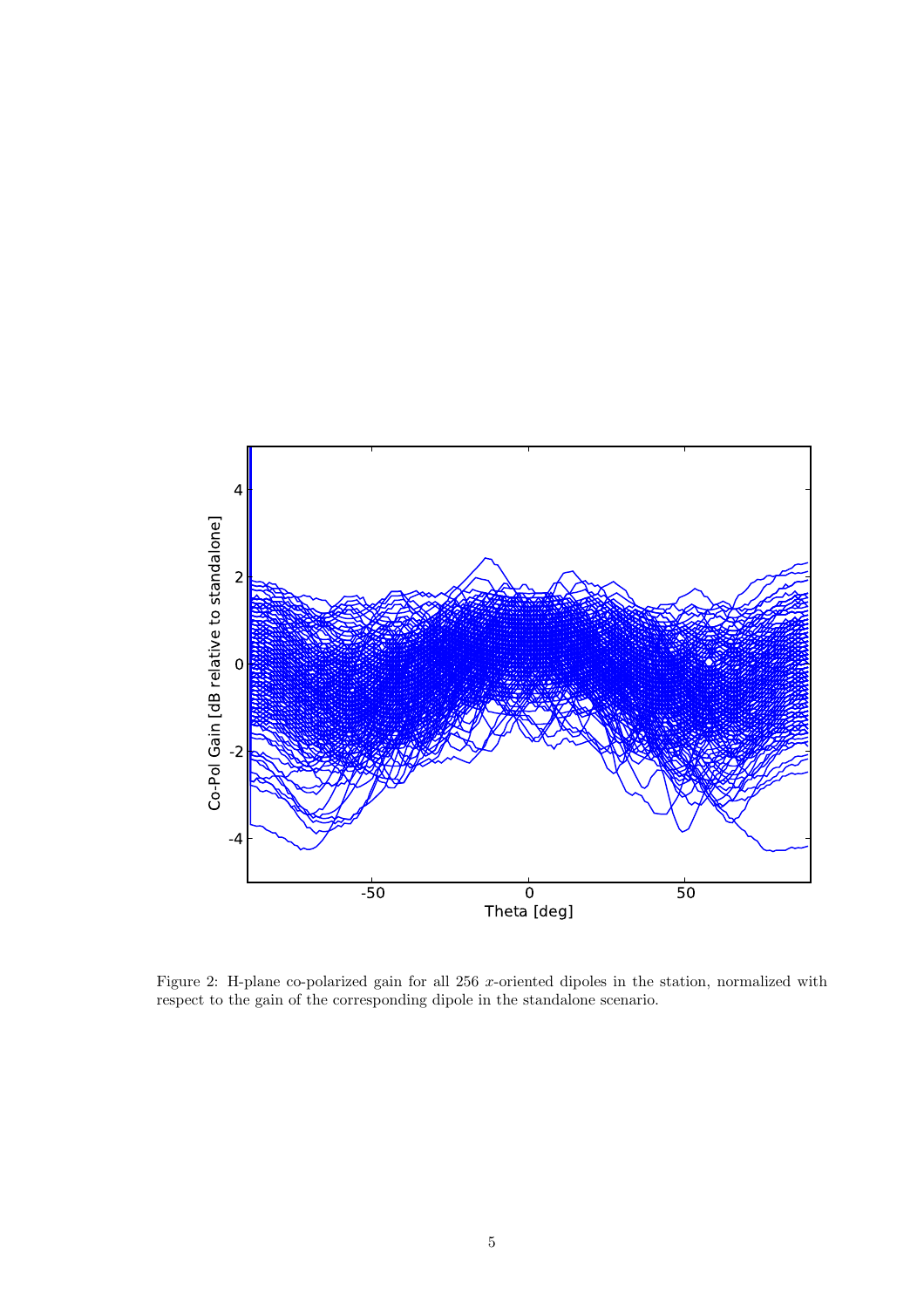

Figure 3: The gain of the cross-polarized dipole vs. the gain of the co-polarized dipole of the same stand, with each marker representing one stand in the array. The blue circles are for a plane wave arriving from the zenith, whereas the  $\times$ 's are for a plane wave arriving 74° from the zenith.

of it's x- and y-oriented dipoles for that pattern angle. Two pattern angles are considered: The zenith, and 74° from the zenith, both in the H-plane. The extent of scatter in these points indicates the extent to which mutual coupling affects the polarization of each stand separately. That is, in the absence of mutual coupling, there would be only one marker visible for each pattern angle since all stands would in that case have the same response.

### 4 Concluding Remarks

As explained in the introduction, these results do not yet provide an answer to the question of whether per-stand polarization is required prior to full-RF beamforming, since the frequency dependence is a big part of that question. As discussed above, that work is underway and the intent of this memo is only to provide a progress report with some initial results.